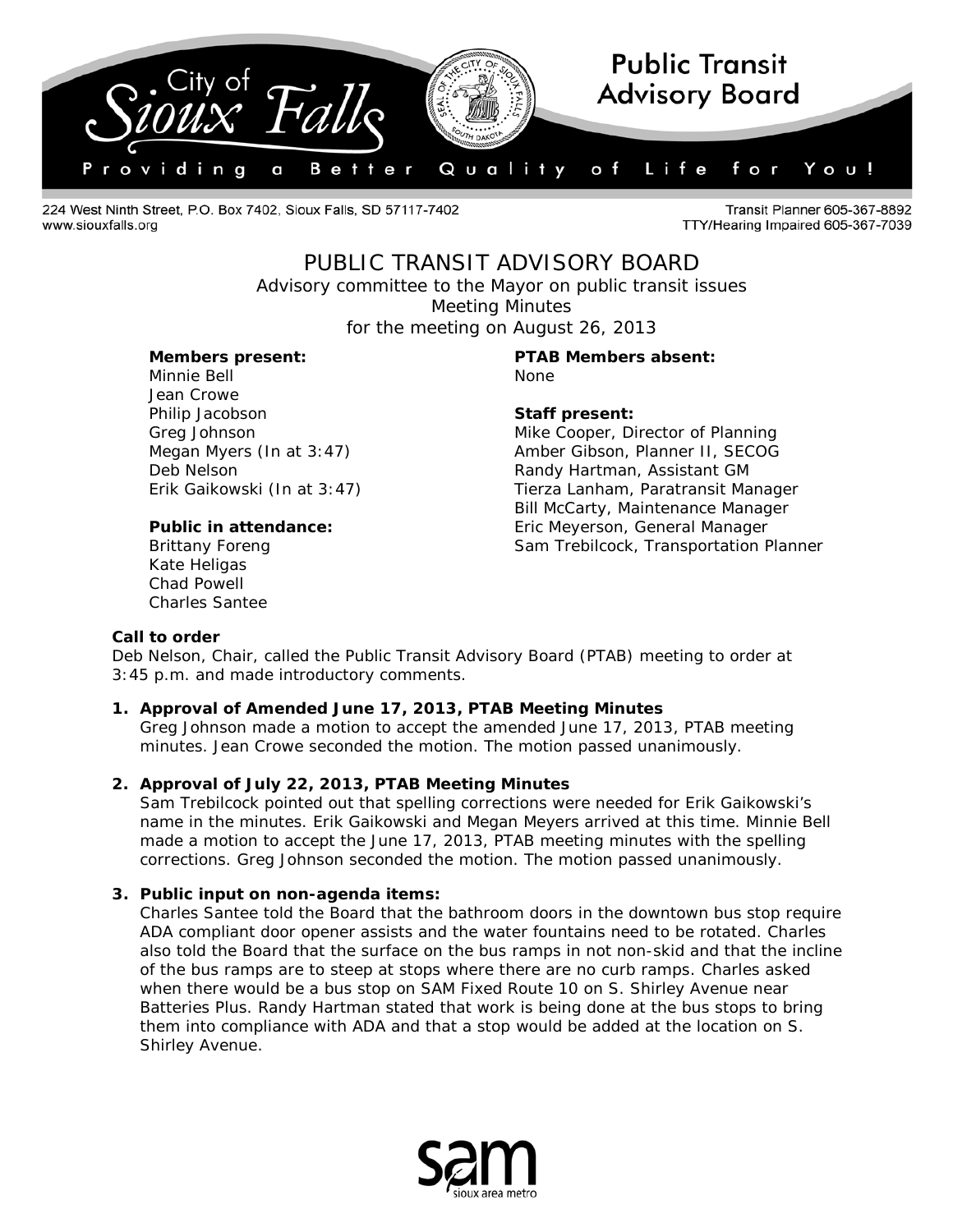

224 West Ninth Street, P.O. Box 7402, Sioux Falls, SD 57117-7402 www.siouxfalls.org

Transit Planner 605-367-8892 TTY/Hearing Impaired 605-367-7039

#### **4. New Business**

### **a. 2014 Sioux Area Metro Budget**

Sam Trebilcock reviewed the transit budget information that was presented to City Council. Sam stated that the projections included assumptions that FTA funding for operations would be maintained and FTA funding for capital would decrease from an average of \$2 million per year to about \$200,000 per year. Mike Cooper gave an overview of a Council work session, and efforts to find alternatives to some of the noncore services and better review new development projects for their proximity to transit service. In response to Chad Powell's question on Council meeting dates, Mike stated that although the date had not been set yet, the Council would likely be considering the budget during the first, second, or third Tuesday of September. Additional discussion took place. This item was informational only.

#### **b. Paratransit Service Cap Beyond ¾ Mile Service Area**

Sam Trebilcock reviewed the previous options presented to the Board, and forwarded to Council, to reduce paratransit service beyond the ¾ mile service area. Council had requested a more comprehensive plan for the transit budget prior to reducing paratransit service. Sam reviewed a new option that has since been developed, which includes capping the number of paratransit rides to 550 rides per day to reduce paratransit service beyond the ¾ mile service area, and requested consensus from the Board on its preferred option. Additional discussion took place. The consensus of the Board was to forward the new paratransit service cap option to Council. This item was informational only.

#### **5. Old Business**

#### **a. Transit Fare and Operations Analysis Update**

Sam Trebilcock gave an update on the Transit Fare and Operations Analysis. Once the transit budget is approved by Council, it will be incorporated into the analysis. This item was informational only.

#### **b. Transit Coordination Activities**

Amber Gibson updated the board on coordination activities. The Sioux Falls MPO is updating its Coordinated Plan and a stakeholder meeting is scheduled for Thursday, August 29<sup>th</sup>. Amber also informed the Board that there may be a change to the process in which applications for FTA 5310 funding are reviewed, which may include more local involvement. This was informational only.

### **6. Reports:**

#### **a. July Operations Report**

Eric Meyerson provided a report on the ridership statistics of Sioux Area Metro for July. Fixed-route ridership is up 15.51% for the same time period last year. Also, paratransit is up 2.82% compared with 2012. Erik Gaikowski requested that an annual summary of the monthly fixed route and paratransit ridership be presented to the Board. This item was informational only.

### **b. Transit Marketing Committee**